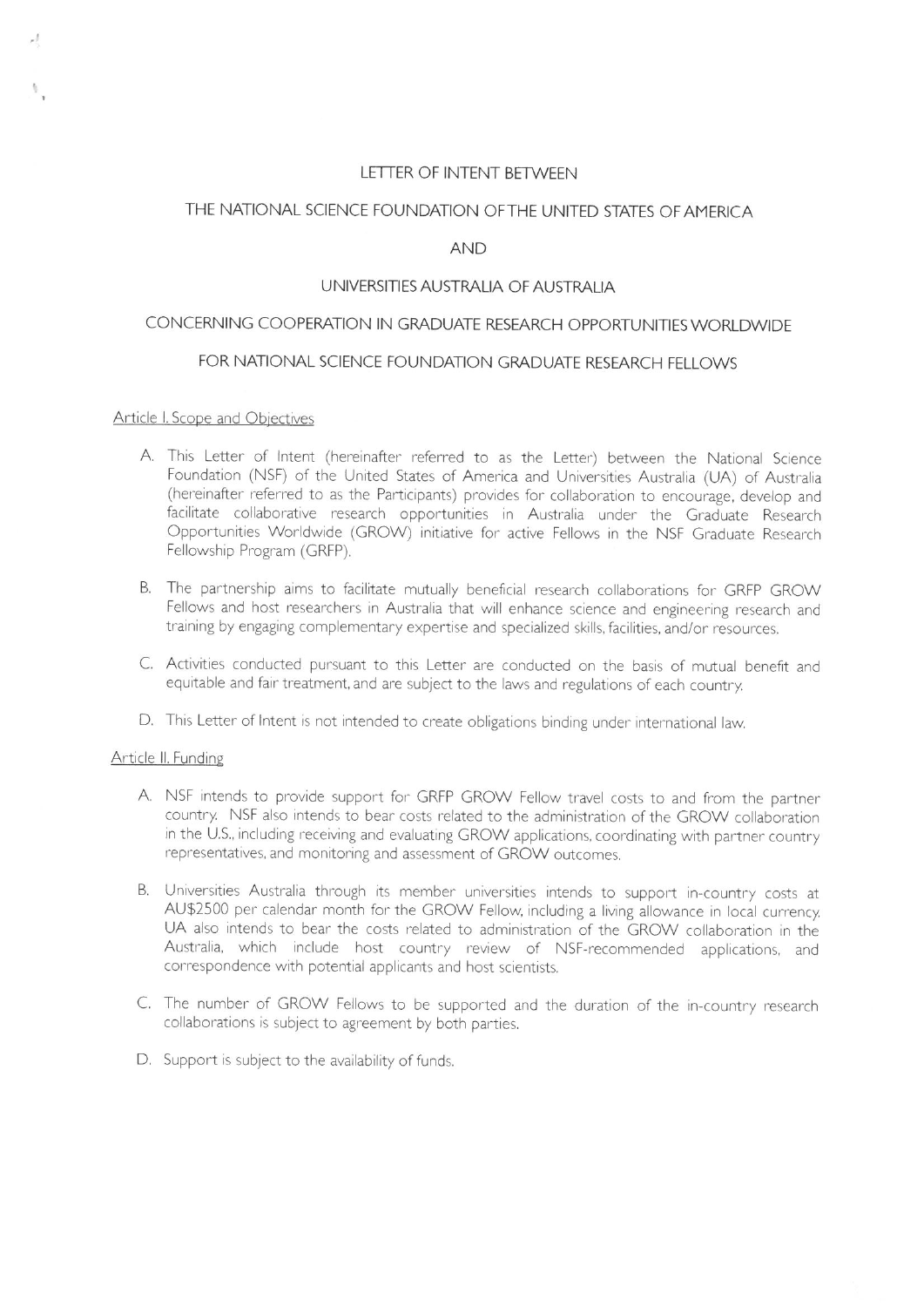#### Article III. Implementation

- A. Each Participant will designate a representative to be the principal point of contact for the other Participant in the management of the GROW initiative. Each Participant may also designate a point of contact for potential GROW applicants,
- B. NSF will develop and maintain a GROW website. Universities Australia may develop and maintain its own GROW website.
- C. NSF will publicize the GROW opportunity to active NSF Graduate Fellows and GRFP institutional representatives, inviting submission of applications for GROW research experiences by a fixed deadline from any active Fellow who has completed at least one year of graduate school at the time of application.
- D. NSF will require that the GROW application include, at minimum, the title and description of the proposed GROW research; the proposed research term; the name and institutional affiliation of the proposed host researcher; evidence of communication with the host researcher, including agreement from the host researcher to serve as host during the GROW term: and evidence of approval by the Fellow's U.S. academic advisor for the GROW experience.
- E. NSF will review GROW applications based on the NSF standard NSB-approved merit review criteria of Intellectual Merit and Broader Impacts, and to recommend meritorious applications for support to Universities Australia. Only recommended applications will be shared with Universities Australia, Reviews will not be shared.
- F. Universities Australia intends to accept or decline to accept NSF's recommendation(s) based on its own criteria and will inform NSF of its decisions according to the schedule agreed by the Participants in advance.
- G. NSF will notify Graduate Fellows of decisions. In principle, NSF intends for selected GROW Fellows to conduct their international research experiences within the next fellowship year.

#### Article IV. Commencement, Modification and Termination

- A. Activities pursuant to this Letter may commence after signature by both Participants and will be valid for a period of three years unless the Letter is renewed by written agreement of both Participants.
- B. This Letter may be amended by written agreement of both Participants.
- C. This Letter may be terminated by either Participant upon sixty days' written notice to the other Participant.
- D. Each Participant shall be responsible for its own costs incurred as a result of termination of this Letter for any reason,

#### Article V. Resolution of Disagreements

Disagreements between Parties to this Agreement shall be resolved by the respective heads of-the Participants or their designated representatives.